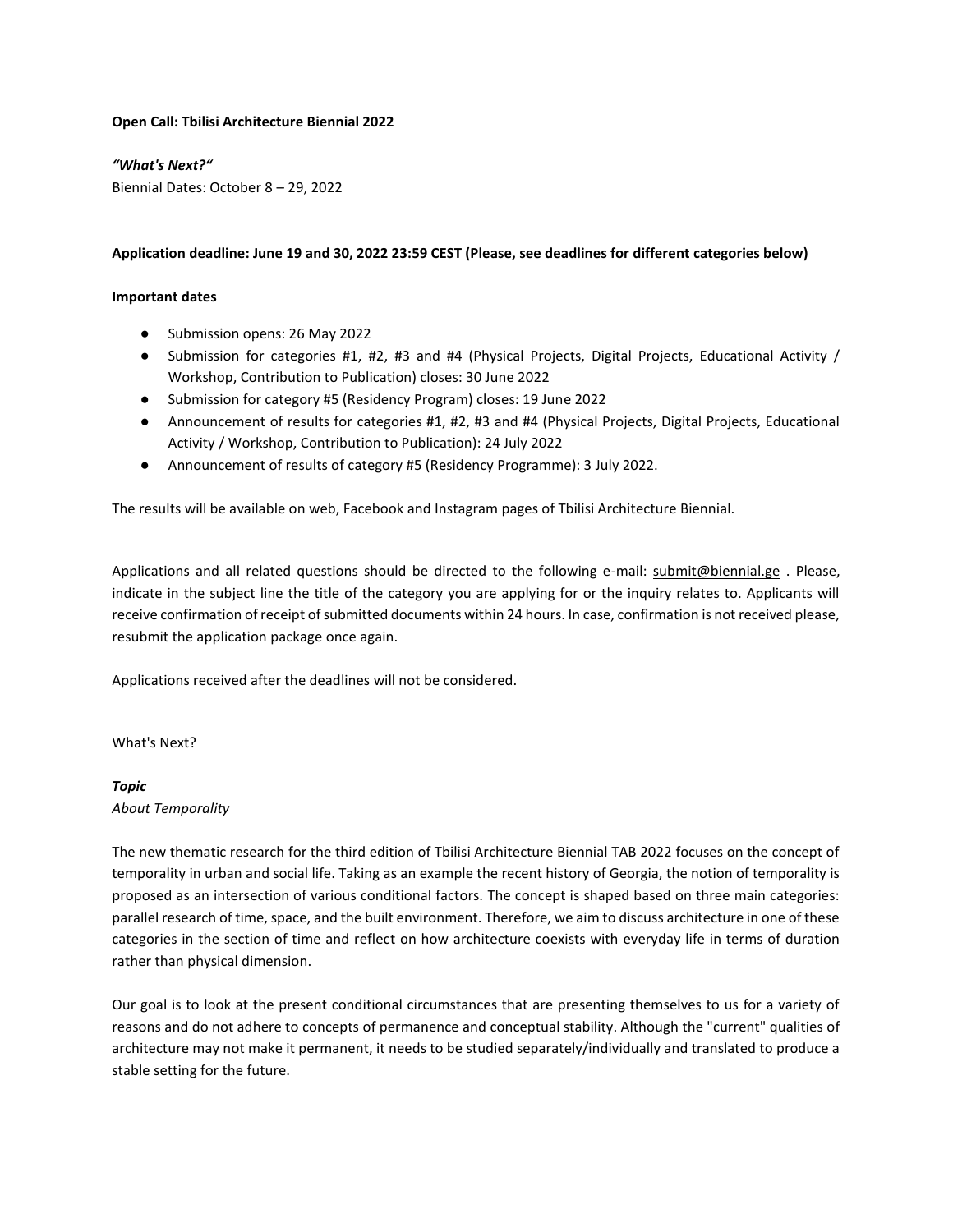In Georgia, we have been living in a temporary state already for many years. Since our childhood we have frequently found ourselves face-to-face with temporalities when speaking of living spaces, scarce resources, political instability, wars, or means of income. Similar to many post-socialist states, citizens of Georgia describe their lives as temporary, like anything else in their country. We never know what tomorrow brings and what will be the next thing that will help us to go on and keep surviving. What's Next? is a general question we ask regarding several specific themes connected to temporality and space. On the one hand, temporary living space is associated with instability, a fragile ground that might break any moment, however on the other hand, it offers a very important and interesting setting to be observed and worked on. By engaging with the question of temporality not only do we concentrate on the space that is to disappear soon but rather bring into the discussion the spaces that were meant to be impermanent, but have become permanent throughout their existence.

## Permanent Impermanence

How long can the temporalities last? What happens when something that was meant to be temporary becomes permanent? This phenomenon can be very well observed in the situation of internally displaced persons or refugees and their living environments. The internally displaced persons (IDPs) and refugees try to adapt to the new living space over time. However, the constant urge to return home gives the present a temporary category. They are torn between two living phenomena - a house and a shelter and try to be able to reconstruct an abandoned house on new land in a temporary (though often permanent) location, stay in existing buildings or a new camp-type setting.

## Temporary Spaces Produced Through Pandemic Related Restrictions

When we first experienced the lockdown in the spring of 2020, we all encountered temporary measures introduced to prevent spread of the disease. Several public buildings have been converted into field hospitals, some into the test centers, and new temporary structures have been constructed to help accommodate more patients while the hospitals were running out of space. The introduced measures have affected our living environments and changed our ways of movement and appropriation of the urban spaces in the cities. Therefore, we would like to explore these specific spaces that emerged during the pandemic, their meaning, duration, and influence on our built environment.

## Edge of the City and Places of Ongoing City Expansion

What is the edge of the city and what conditional factors determine its limits? The city limits are closely linked to the major infrastructure artery posed by the modern urban challenges. However, in addition to the urban development plan, the cities have over time established de facto boundaries, which are seen as built-up inhabited settings. In many cases such independently formed, peripheral settlements are still aligned to the city center. The constant process of urban expansion often leads to the intersection of a new urban plan and the above-mentioned selfcontained contours where new residential buildings replace barracks. Goal of our research is to define and document the fleeting distinct living forms that will inevitably be overlapped.

## **Who can apply**

All interested architects, artists, writers, scholars, urbanists, creative individuals regardless of location, age or past experience are invited to submit a proposal. The application process is free of charge.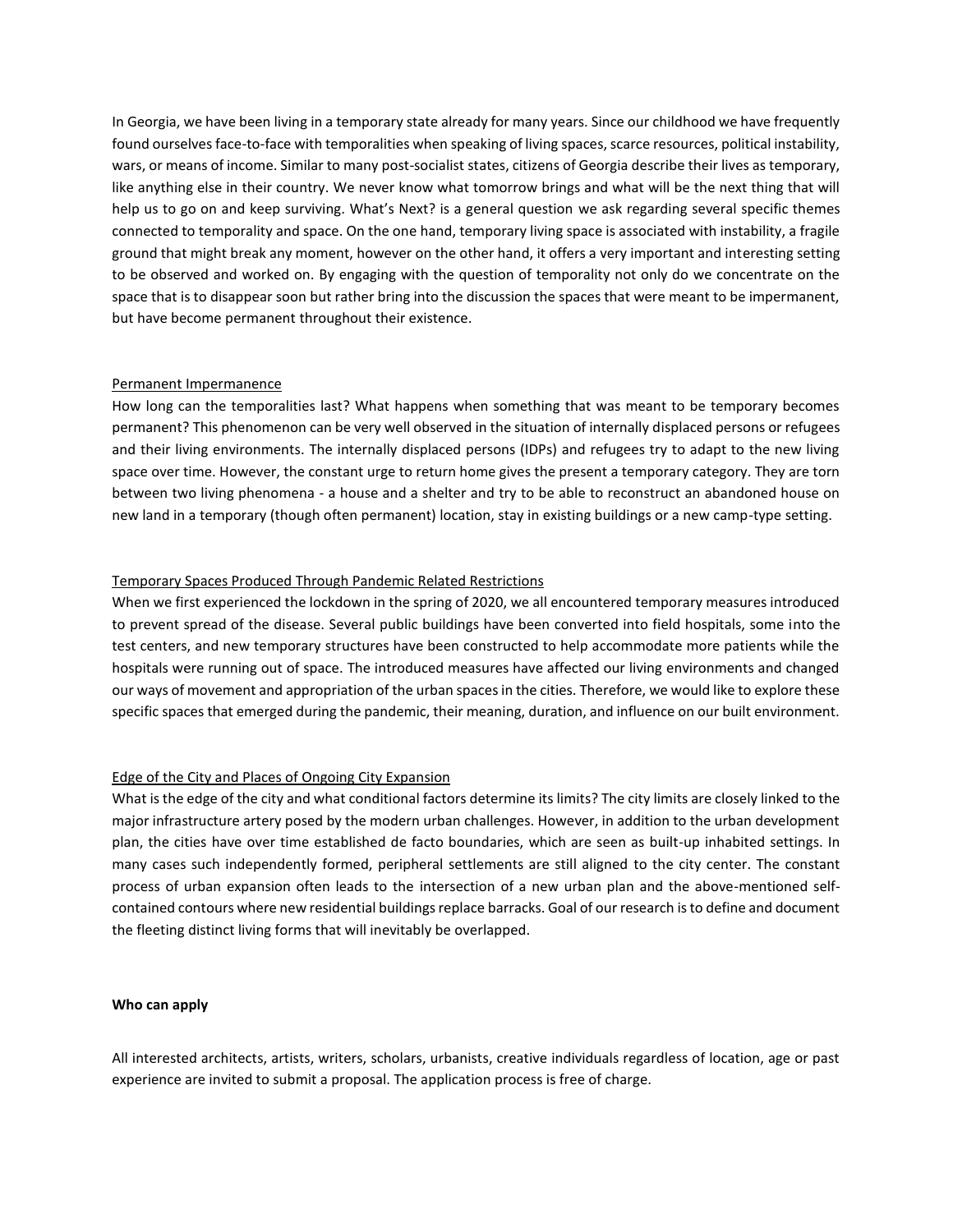## **Submission process**

We accept proposals in five different categories:

- 1. Physical projects (works/research in any physical format)
- 2. Digital projects (works/research in any digital media format)
- 3. Educational activity / Workshop
- 4. Contribution to publication
- 5. Urban Residency

Applications must be submitted in English or Georgian languages. The international jury will evaluate all received proposals anonymously based on the quality of the idea and its direct reference to the main concept of TAB 2022. All suggested projects must have a clear relation to the theme of the Biennial "What's Next?"

Tbilisi Architecture Biennial suggests the following locations in Tbilisi, Georgia, as points of reference for the submitted proposals and concepts [\(see drive folder\)](https://drive.google.com/drive/folders/1VjiYvhJrd0w7W9lQe7sVxYJb2kKp7b-u?usp=sharing). Nevertheless, the applicants are free to offer the locations of their choice as well.

## **Detailed description of terms of application**

# **1. Physical Project**

Applicants are free to suggest any format of their own preference. The produced works have to be realized physically in Tbilisi, Georgia.

Requested documents:

1. Short description of the project idea (max. 500 words)

2. Sketch/photo/render of the work and its technical description including information on dimensions, color, orientation, working material, physical location etc. (pdf or jpeg format)

- 3. Portfolio (optional) and CV of the applicant
- 4. Budget of the project.

3 selected participants will be awarded a maximum amount of 3,200 Euros for covering production costs and honorariums. If necessary the Biennial can also cover the travel and accommodation costs. The awarded amount includes all applicable taxes including the bank tax for money transfer (app. 15 Euros for foreign transfers). In case the budget exceeds the amount designated by the Biennial, the applicants are welcome to provide additional funding from the other sources.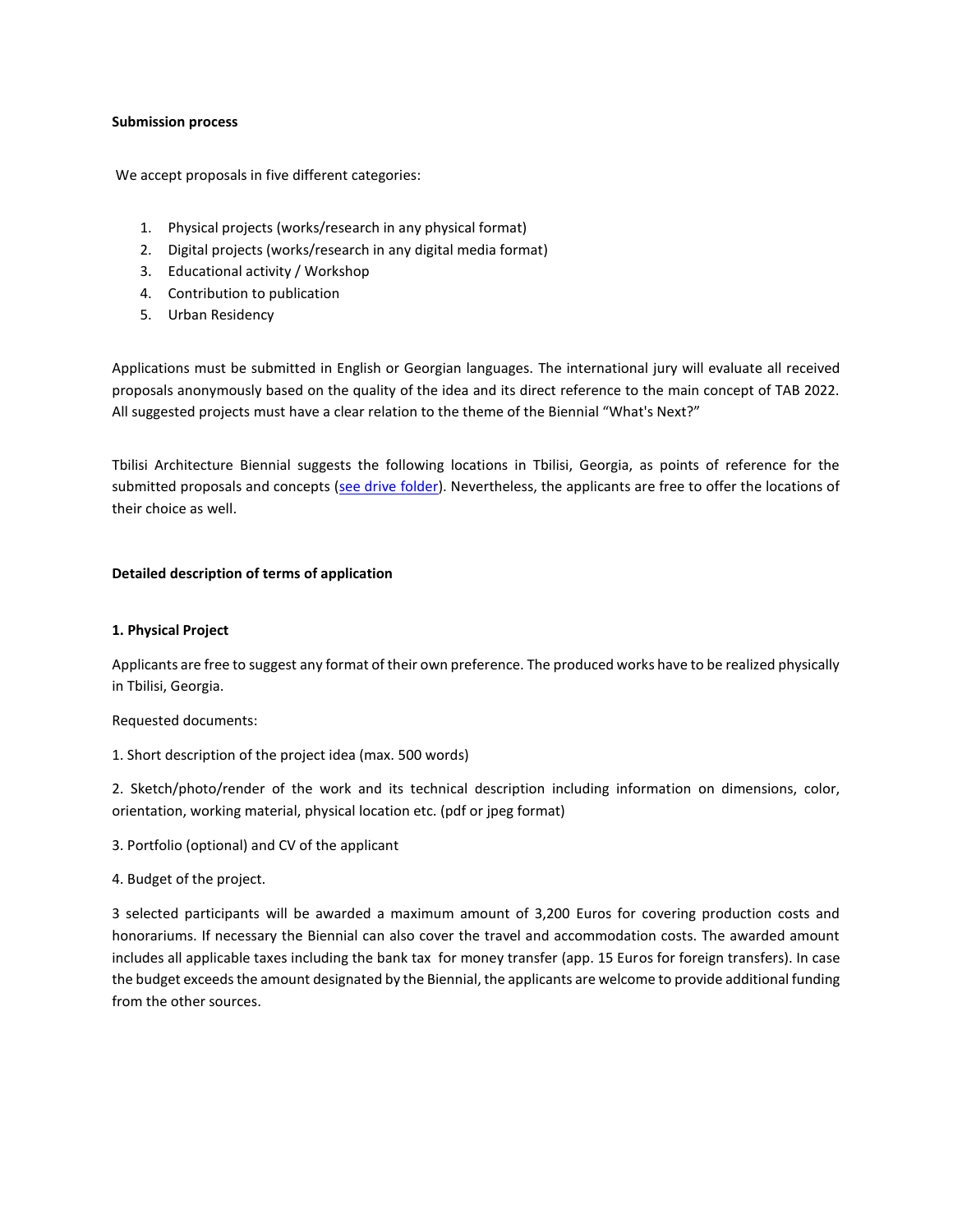## **2. Digital Project**

Applicants are free to suggest any format of their own preference, which can be realized in a digital media. It is mandatory that the images of work should have the capacity of being linked to and presented through the website of the Biennial.

Requested documents:

1. Short description of the project idea (max. 500 words)

2. Sketch/photo/render of the work and its technical description including information on dimensions, color, orientation, working material etc. (pdf or jpeg format).

- 3. Portfolio (optional) and CV of the applicant
- 4. Budget of the project.

3 selected participants will be awarded a maximum amount of 1200 Euros each for covering production and online platform costs as well as artistic fees. The awarded amount includes all applicable taxes including the bank tax for money transfer (app. 15 Euros for foreign transfers). In case the budget exceeds the amount designated by the Biennial, the applicants are welcome to provide additional funding from the other sources.

## **3. Educational Activity/Workshop**

There will be two workshops offered in the frames of TAB 2022. Their duration, context and details of implementation should be defined by the applicant considering all possible challenges that might arise during the process (ongoing pandemic, armed conflicts etc.)

Those interested in facilitation of the workshops are welcome to submit the following documents:

- 1. CV and portfolio of the applicant
- 2. Description of the concept including topic and components of the workshop (max. 500 words).
- 3. Detailed budget

2 selected workshops will be awarded a maximum amount of 3,500 Euros each for implementation of the workshops. The awarded amount includes all applicable taxes including the bank tax for money transfer (app. 15 Euro for foreign transfers). In case the budget exceeds the amount designated by the Biennial, the applicants are welcome to provide additional funding from the other sources.

Note: This open call is for selection of facilitators and themes of the workshops only. Separate open call for selection of participants will be announced at a later date.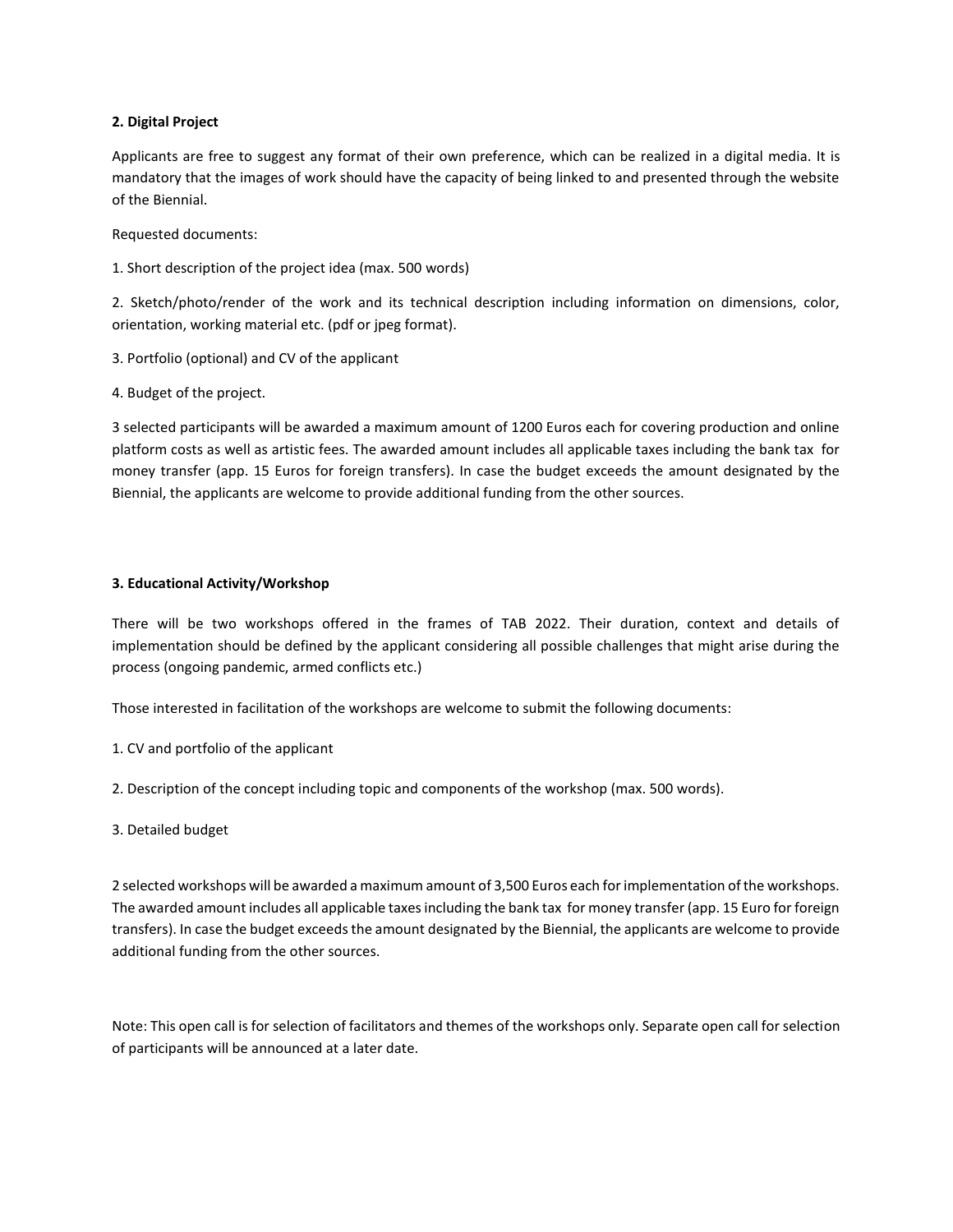## **4. Contributions to publication**

Tbilisi Architecture Biennial plans to build on its previous experience and encourages inclusion of articles/texts of even more diverse groups in its publication. Papers will be selected through the open call which will allow researchers, young professionals, scholars, urbanists, artists and other interested stakeholders from a wide range of disciplines to submit abstracts that focus on the main topic of the Biennial What's Next?.

Applicants should submit abstracts of up to 500 words, a motivation letter (max. 300 words) and a short bio of the author (200 words). All submissions will be subject to review by an invited jury. Language of submission is English, format: pdf file.

6 selected candidates will be awarded a lump sum of 500 Euros. This sum includes all applicable taxes including bank tax for money transfers (app. 15 Euro for foreign transfers). All selected papers will be included in the publication of the Tbilisi Architecture Biennial 2022. Submitted papers/texts should not already have been published earlier in any academic or relative publications.

## **5. Urban Residency**

The residency is open to anyone from one of the countries of Eastern Europe or USA. As English will be the main working language of the program, a basic command of the language is necessary. Applicants are free to suggest a research project related to the theme of TAB 2022. Duration of the residency, which takes place in Georgia (Tbilisi or any other city and/or village), should not be less than one month and the participants will be required to organize at least one talk or presentation of their work in cooperation with the residency-team.

The earliest date of start of the residency can be July 1, 2022 and the results of the residency should be presented in any format of author's own preference during the TAB 2022 in October.

Requested documents:

1. Short description of the research idea (max. 500 words)

- 2. Motivation letter (max. 300 words)
- 3. Portfolio (optional) and CV of the applicant

1 selected participant will be awarded a maximum amount of 1,800 Euros to cover the travel (300 Euro), accommodation (600 Euro), artist's fee (900 Euro). The artist's fee includes all local taxes that will be subject to being paid to the local authorities (up to 28%). During their stay the residents will also receive technical support from the TAB team.

The residency will be funded by the Trust for Mutual Understanding New York and implemented in cooperation with a Georgian non-for-profit organization Platform for Changes.